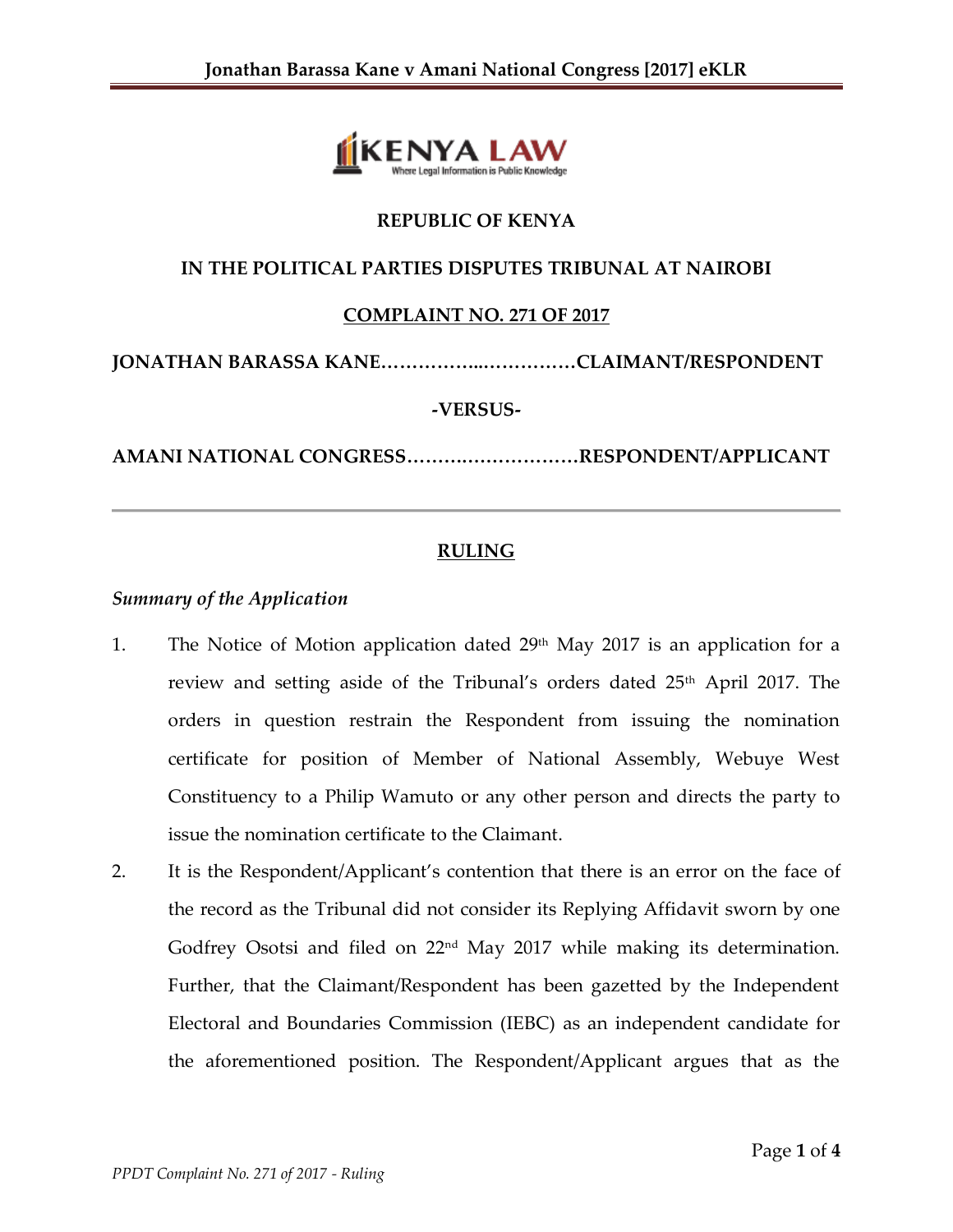Claimant/Respondent is no longer a member of the party, the Respondent/Applicant has no obligation towards him.

- 3. The Respondent/Applicant has relied on correspondence from the Office of the Registrar of Political Parties dated 2nd June 2017, addressed to the Respondent's advocates confirming that the Claimant is 'partyless'. He has also adduced a copy of the gazette notice dated  $19<sup>th</sup>$  May 2017 confirming that the Claimant has been gazetted as an independent candidate for the position of Member of National Assembly, Webuye West Constituency.
- 4. This Tribunal notes that the Claimant/Respondent did not enter appearance in the hearing of this application and neither did he file any submissions in response to the present application. We refer to the affidavit of service of one Joel Munyao Kisilu dated 7<sup>th</sup> June 2017 that confirms effective service of the Notice of Motion application and Respondent/Applicant's submissions on the Claimant/Respondent's advocates on the  $5<sup>th</sup>$  and  $7<sup>th</sup>$  of June 2017 respectively.

#### *Issue for determination*

5. We have considered the pleadings filed, evidence adduced and the submissions made before this Tribunal. The sole issue that emerges for determination is *whether the Tribunal's orders dated 25th April 2017 should be reviewed and/or set aside.*

## *Analysis*

6. The Respondent/Applicant contends that prior to the issuance of the Tribunal's orders dated 25th May 2017, it duly filed its Replying Affidavit on 22nd April 2017. The Respondent has adduced a copy of this Replying Affidavit allegedly filed and stamped by this Tribunal on  $22<sup>nd</sup>$  April 2017. The pleadings on record indicate that the Respondent was granted up to  $24<sup>th</sup>$  May 2017 at 2pm to file its response. However, upon perusal of the record, we find no response duly filed by the Respondent. We also note that no affidavit of service is on record to indicate that the Claimant/Respondent was also served with the response in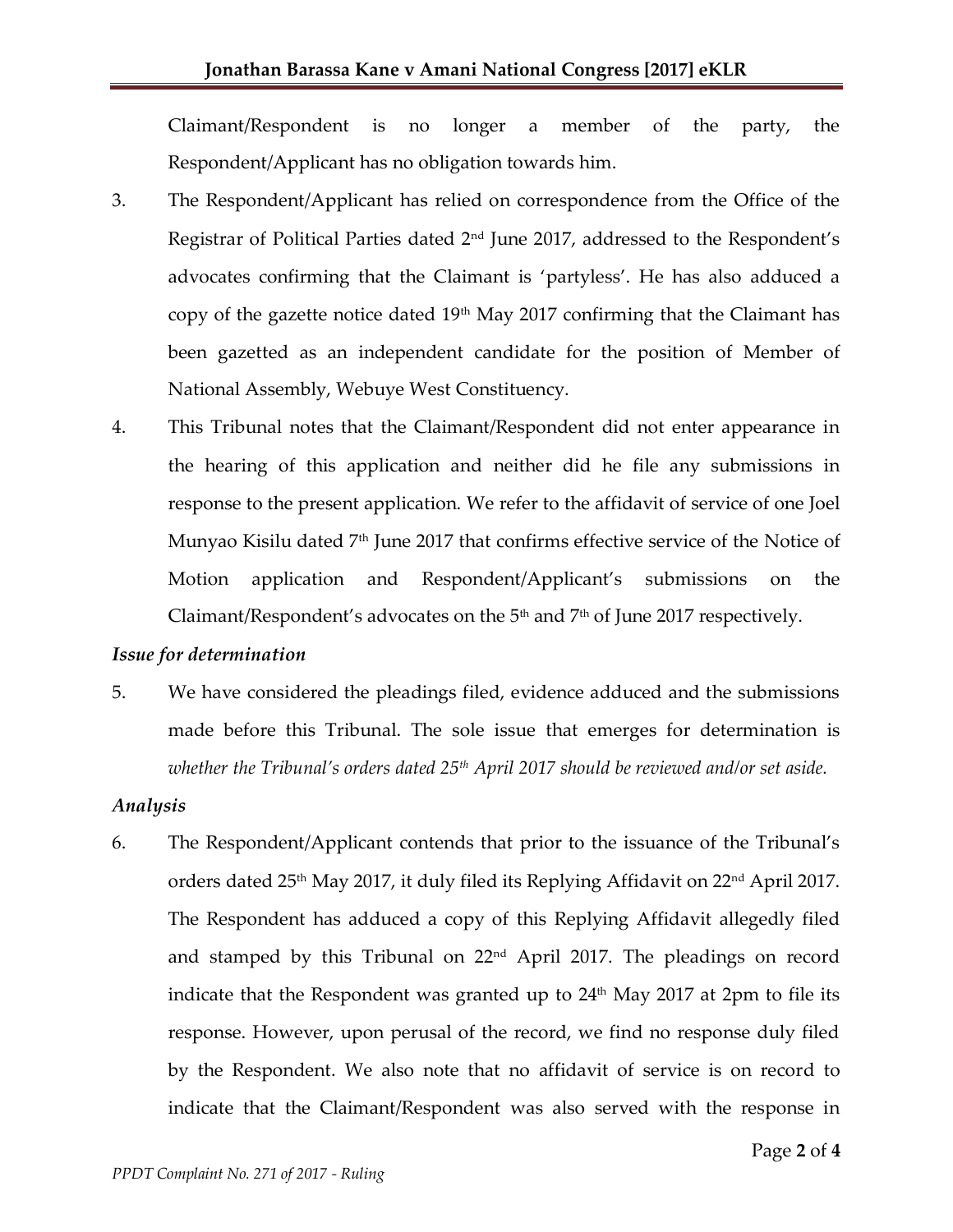question. We are therefore not convinced that this Replying Affidavit was effectively served and duly filed before this Tribunal.

7. It is also the Respondent/Applicant's contention that the Claimant/Respondent is now running for the position of Member of National Assembly, Webuye West Constituency as an independent candidate. The notice of his gazettement by IEBC dated  $19<sup>th</sup>$  May 2017 has been adduced before this Tribunal. The Respondent/Applicant has also adduced correspondence from the Office of the Registrar of Political Parties confirming that the Claimant/Respondent was partyless as of 31<sup>st</sup> May 2017. This evidence remains uncontroverted. On this basis, we are convinced that the Claimant is no longer interested in vying for the aforementioned position as a nominee of the Respondent/Applicant. This finding therefore compels the Tribunal to vacate and set aside its orders dated  $25<sup>th</sup>$  May 2017

#### *Orders*

- 8. Accordingly, the Notice of Motion dated  $29<sup>th</sup>$  May 2017 is hereby allowed. Consequently, this Tribunal makes the following orders:
	- a) that the Tribunal's orders dated  $25<sup>th</sup>$  May 2017 be and are hereby set aside;
	- b) that the Respondent/Applicant is hereby ordered to determine its candidate for the position of Member of National Assembly, Webuye West Constituency within 24 hours and to forthwith submit the name of its nominee to the Independent Electoral Boundaries Commission.
	- c) In the interest of party unity, each party to bear its own costs of the application.

## **DATED at NAIROBI this 8 TH DAY** of **MAY 2017**

**1. Kyalo Mbobu (Chairman) ………………………………………**